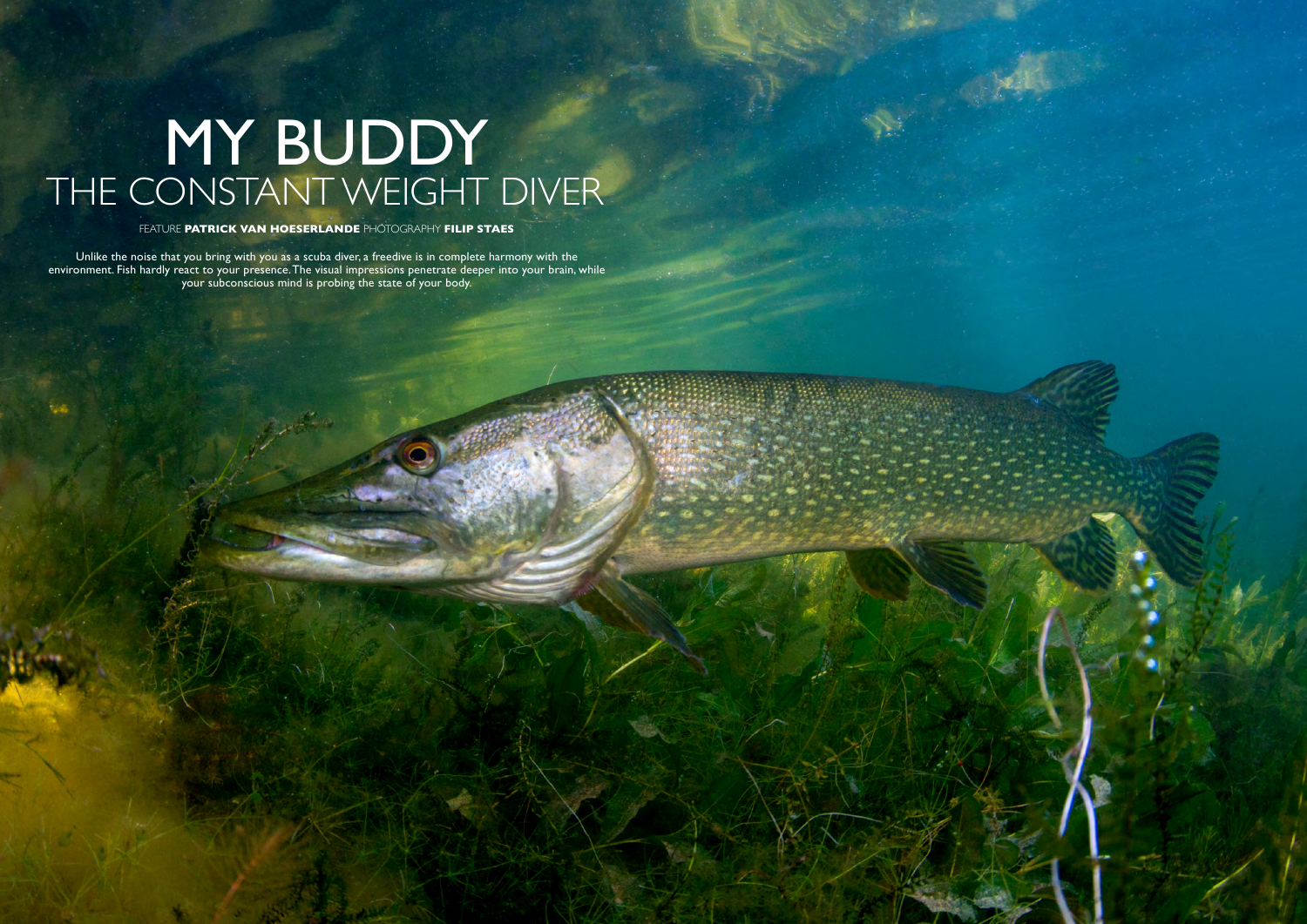

During the preparation of writing my article on freediving courses (see the June 2017 issue – 'Free the Diver') I met my buddy, Kevin Moonen. Over the past few years Kevin has been training for freediving courses through NELOS – the Flemish diving association – and now holds a 3 Star freediving certificate. Although he dives according to the various disciplines like most freedivers, he has a preference for reaching the depths on pure fin power and with a constant weight.

I consciously arrive at the meeting point a little earlier so I have the chance to prepare my equipment before Kevin arrives at the 'Put van Ekeren'. After all, it is easier to interview and photograph someone if you are already good and ready. After welcoming Kevin and catching up, I take advantage of my extra time to take a peek at his dive gear. Of course there is not much to it, besides the snorkel, mask and fins, and a good wetsuit. A freediver does not need much more. What does stand out however, are the extremely long fins sticking out of his dive box. These fins give a good indication of the seriousness with which a freediver approaches his discipline, because they mean an investment and therefore require a positive decision to become a better freediver. As a beginner and still in doubt about freediving, I only have pool fins in my trunk as opposed to the expensive freediving pair.

As with every dive session, we start with the general briefing. The safety measures here are a little different from that for freediving in a first leg of shallow dives completely free.

deep pool. Although the visibility is that of only a few metres and assessed by compressed-air divers as 'excellent', it is too limited to be able to visually follow a freediver during the dive. Clear agreements before the start of each dive – there are between 20 and 30 dives per open water session – ensures that the buddy knows what will happen to immediately detect when something may go wrong. With this kind of diving, the buddy takes up the role of a safety diver rather than of that of a dive companion.

After setting our keys over to the side, we make our way towards the water via the pontoon between the masses of dive tanks. When I observe all the other divers fully equiped with tanks and weight belts, the true meaning of the word 'free' hits me. The only heavy thing we take to the water is the weight of our buoy. This buoy, to which our dive line is attached, will be our reference point for the next two hours.

Before we start diving, we check our weight. As we will begin with a few horizontal freedives in the shallow part of the lake, we need to make sure that we float when not swimming. The idea is that if something was to go wrong, we will naturally float up to the surface. This is unlikely, because we are diving well within our personal comfort zones, but safety first above all.

During the deep dive, we will go down with a lanyard attached to the line to easily navigate if we get a bit disorientated, but we start the Before each dive we tell the other one the direction and distance we plan to swim. Then you ask your buddy if he is ready after which you start your personal preparation. At the end of your preparation you slip into the silent world to fully enjoy your short presence. Unlike the noise that you bring with you as a scuba diver, a freedive is in complete harmony with the environment. Fish hardly react to your presence. The visual impressions penetrate deeper into your brain, while your subconscious mind is probing the state of your body.

While Kevin enjoys the fauna and flora below, I follow him along the surface with the buoy in the direction he has set forth. Although I know that he will not leave a trace of bubbles to show me where he is, I find myself automatically looking for them to surface. Luckily he appears in my field of view inside the briefed distance, after which I carefully monitor his recuperation protocol. I keep an eye on him until he gives me his OK sign and the mandatory observation time of one minute is passed. Then I can prepare myself for my turn.

During each of our relaxed freedives, we quietly explore the waters of the "Put van Ekeren". Together – with one of us from the bottom, the other from the surface – we visit its underwater world and various statues in silence. The latter are not easy to find from the surface with only a rough idea of the reference points. Finding a statue is a combination of luck and good understanding.